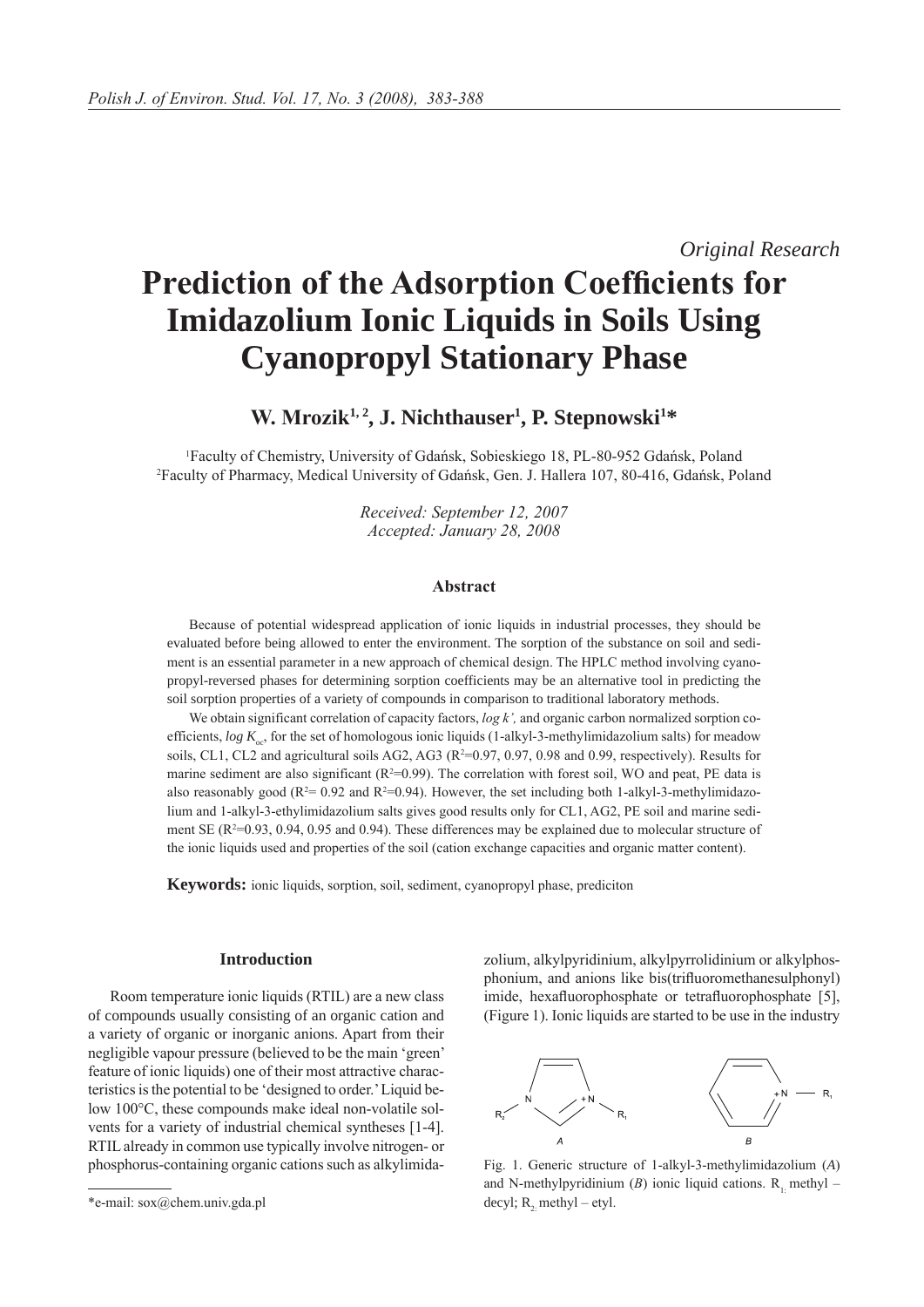(*i.e.*: BasionicsTM or BasilTM from BASF Group, Ludwigshafen, Germany). Because of their potential widespread application in industrial processes, ionic liquids should be evaluated before being allowed to enter the environment.

To evaluate the environmental fate of any newly produced chemical, the sorption of the substance on soil is an essential parameter. Furthermore, the interaction between the compound and the sediment is equally important if we are to understand the behavior and fate of these compounds in aquatic systems.

In a recent contribution of ours, the sorption of selected imidazolium ionic liquid cations with different alkyl side chain lengths (from  $C_3$  to  $C_6$ ) was determined and compared [6]. This enabled us to follow the changes in sorption behavior due only to the variation in lipophilicity of the cations under scrutiny. The mechanism of ionic liquid sorption onto selected natural soils differing in their organic content, cation exchange capacity and particle size distribution was also investigated [7]. In most cases the maximum achievable surface concentrations were well above cation exchange capacity (CEC) values. This observation may indicate that initially sorbed solutes modify the sorbent, a process favoring further sorption.

One of the main limitations for continuing this evaluation is a time-consuming traditional laboratory method for the determination of adsorption coefficient  $K_d$ . Moreover, there are an almost indefinite number of possible liquid combinations of these entities, thus high throughput methodologies are prerequisite for time-reasonable evaluation of these entities. The HPLC method involving polar reversed phases for determining sorption coefficients may be an alternative tool in predicting the soil sorption properties of a variety of compounds. Because of the dual nature of the stationary phase, which is a compound of apolar as well as polar parts, the interactions of the polar and apolar parts of a molecule take place in a similar way, as happens in the case of soil components [8].

Proposed first by Vowles [9] and Hodson [10], correlations of sorption coefficients (especially organic carbon normalized sorption coefficients  $K_{oc}$  but also octanol-water partition coefficients,  $K_{\infty}$ ) with capacity factors obtained from HPLC are a widely used method for a number of chemicals [11-17]. In those studies many different types (octadecylsylicate, physically immobilized humic acid on silica, cyanopropyl phases) of HPLC columns were tested to estimate if there are any correlations of capacity factors and sorption coefficients. The humic acid-filled column is certainly the approach which is closest to real soil conditions [13-15, 17]. However, the use of such stationary phase is limited, due to the lack of commercial availability. Therefore, it is a strong argument against their use in a legislative context such as the testing of chemicals. Kordel et al. [17] studied whether a humic acid column can be replaced by a different type of stationary phase widely available. They proposed cyanopropyl columns as most suitable for that purpose. The successful validation of this technique was proved by an intercomparison task [18], which made cy-

anopropyl phase suitable for standard testing of chemicals [8]. In some studies [9-10] it was found that  $\log K_{\text{oc}}$  was more highly correlated with HPLC capacity factors measured on a cyanopropyl column than on  $C_{18}$  column and that the correlation improved with increased mobile phase water content. In the studies of Gawlik et al. [19-20], a strong correlation was observed between capacity factors and measured  $K_{\alpha}$  values for 48 nonionic compounds. However, authors questioned the general applicability of the  $K_{\infty}$  approach because of the minor role that organic carbon content played in controlling sorption for one of the soils.

The cyanopropyl method can be applied to all substances for which  $K_{\alpha}$  data are available, provided that a suitable device for HPLC detection exists. Therefore, in this paper, the applicability of this test was verified for ionic liquids and compared with the  $K_{\infty}$  available from our recent studies. Capacity factors were estimated from retention data of ionic liquids using a cyanopropyl stationary phase and were further correlated with  $K_{\infty}$  values obtained in a batch equilibration test.

It is also possible to gain positive correlations between log  $K_{\infty}$  and log  $K_{\infty}$  values obtained from retention values of certain range of organic modifier content in the mobile phase.

For this study we used seven ionic liquids. Such a limited number of compounds (there are more than 20 types of ionic liquid, cations commercially available) is due to the few sorption data that exist for ionic liquids.

# **Materials and Methods**

# Chemicals

The ionic liquids selected for these studies were obtained from Merck KGaA (Darmstadt, Germany). They are presented in Table 1.

Anhydrous citric acid and tri-sodium citrate dihydrate were purchased from POCh (Gliwice, Poland). Methanol HPLC gradient grade was purchased from Labscan Limited (Dublin, Ireland) and POCh (Gliwice, Poland).

# Soils

Surface soils were sampled from the Pomerania region of northern Poland: three different agricultural soils (including fluvial soil),  $AG1 - AG3$ ; two meadow soils (one fluvial type),  $CL1 - CL2$ ; peaty soil, PE and forest soil, WO. Base characteristics of the soils are presented in Table.2. The soils were air-dried, ground in a mortar, and passed through a 2mm sieve. Their organic carbon content was determined by loss-on-ignition method and the cation exchange capacity (CEC) was determined by  $BaCl<sub>2</sub>$  compulsive exchange [21].

Marine sediment (SE) was collected in Puck Bay (southern Baltic Sea). Sediments from this part of the bay are greenish–gray sapropel, similar to mud rich in organic matter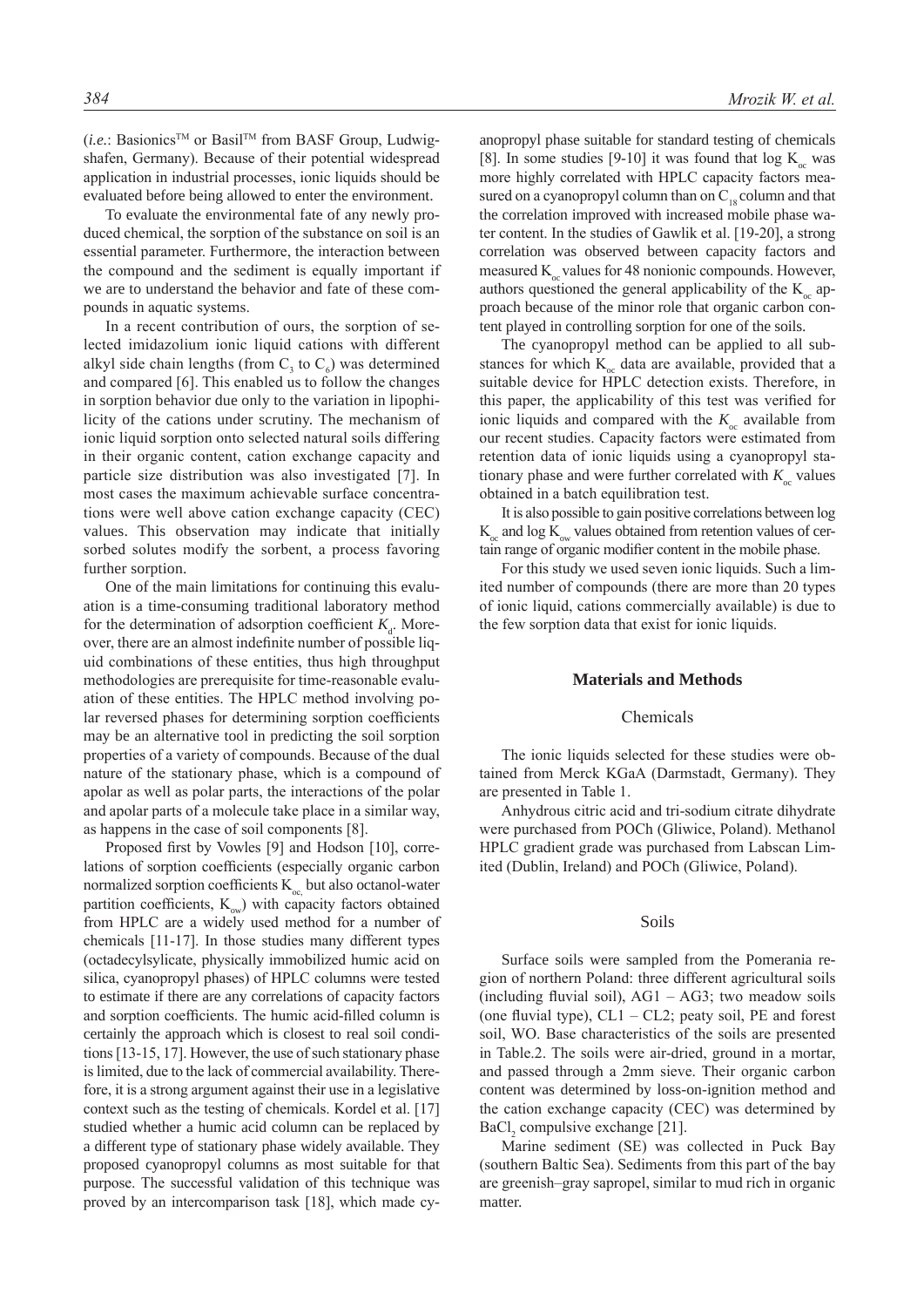Table 1. Ionic liquids used.

| Name                                           | Abbreviation   | Molecular mass | Miscibility with water |
|------------------------------------------------|----------------|----------------|------------------------|
| 1-propyl-3-methylimidazolium tetrafluoroborate | PMIM BF.       | 212            | miscible               |
| 1-butyl-3-methylimidazolium chloride           | <b>BMIM CI</b> | 174            | miscible               |
| 1-amyl-3- methylimidazolium tetrafluoroborate  | AMIM BF.       | 240            | miscible               |
| 1-hexyl-3-methylimidazolium chloride           | <b>HMIM Cl</b> | 203            | miscible               |
| 1-octyl-3-methylimidazolium chloride           | <b>OMIM CI</b> | 230            | partly miscible        |
| 1-butyl-3-ethylimidazolium tetrafluoroborate   | <b>BEIM BF</b> | 240            | miscible               |
| 1-ethyl-3-ethylimidazolium bromide             | <b>EEIM Br</b> | 216            | miscible               |

Table 2. Characteristics of the investigated soils.

| <b>SOIL</b> | OC $(\% )$ | Clay<br>$(\%)<0.25$ mm | pH   | <b>CEC</b><br>$(\mu$ eq/g) |  |
|-------------|------------|------------------------|------|----------------------------|--|
| AG1         | 7.70       | 69.6                   | 5.20 | 9.34                       |  |
| AG2         | 4.59       | 57.9                   | 4.60 | 3.67                       |  |
| AG3         | 5.49       | 60.5                   | 5.50 | 7.69                       |  |
| CL1         | 2.90       | 35.1                   | 4.80 | 6.54                       |  |
| CL2         | 4.88       | 28.82                  | 4.90 | 3.04                       |  |
| PE          | 38.5       | 29.2                   | 5.90 | 1.11                       |  |
| <b>WO</b>   | 3.90       | 35.86                  | 3.90 | 1.43                       |  |
| <b>SE</b>   | 10.5       | 80.4                   | 6.30 | 14.5                       |  |

Adsorption coefficients  $K_d$  and  $K_{oc}$  used in this work were obtained from our previous studies [6-7], and from data from available publication [22].

#### Estimation of sorption coefficients by HPLC

The experimental method for determining  $K_{\infty}$  by high performance liquid chromatography was applied following OECD guidelines [8]. Separation was performed on the Perkin Elmer LC 200 Series with autosampler. In the experiment following HPLC, a cyanopropyl reversed phase Supelco Discovery Cyano column was used. The column dimension was 150 x 4.6mm ID. The analyses were performed at ambient temperature at a flow rate of 0.8 ml min-1. The elution profiles were monitored at 220 nm by UV detector. The separation column was equilibrated with the mobile phase until the baseline was stabilized. Sample injections  $(10 \mu l)$  were made at this point. Concentrations of ionic liquids were 1 mmol l-1.The mobile phase was methanol/ 0.01M citrate buffer pH 6.0 (55/45% v/v). The adsorption coefficient was deduced from the capacity factor  $(k'=(t_{R}-t_{0})/t_{0})$ .

# **Results and Discussion**

Cyanopropyl stationary beds are mostly reported as a reversed phase; however, in the growing percentage of organic solvent, order of elution can change from the reversed to the normal one. In the conditions recommended by OECD, Supelco Discovery Cyano exhibited normal phase elution order – more hydrophobic molecules were eluted earlier from the column. Retention parameters are presented in Table 3.

Results obtained just for the homologous series of 1-alkyl-3-methylimidazolium ionic liquids (PMIM, BMIM, AMIM and HMIM) give a significant correlation between  $log k'$  and  $log K_{oc}$  for meadow soils CL1, CL2 and agricultural soils AG2, AG3 ( $R^2=0.97$ , 0.97, 0.98 and 0.99, respectively). Results for marine sediment are also significant ( $R^2=0.99$ ). The correlation with forest soil, WO and peat, PE data is also reasonably good ( $R<sup>2</sup>= 0.92$  and  $R<sup>2</sup>=0.94$ ). However, the chromatographic method does not appear suitable for predicting the behavior of ionic liquids in AG1 soil, owing to the very poor respective correlation coefficients of  $R^2 = 0.83$ . Moreover, estimated sorption coefficients for that soil are of greater number than those for PE or WO soil. A possible explanation of this observation may be due to the large number of finest soil fraction,

Table 3. Retention parameters of ionic liquids on Supelco Discovery Cyano HPLC.

| Ionic liquid | $k^{\prime}$ | log k'   |
|--------------|--------------|----------|
| <b>PMIM</b>  | 1.07         | $-0.008$ |
| <b>EEIM</b>  | 0.98         | $-0.026$ |
| <b>BMIM</b>  | 0.80         | $-0.097$ |
| <b>BEIM</b>  | 0.67         | $-0.08$  |
| <b>AMIM</b>  | 0.70         | $-0.149$ |
| <b>HMIM</b>  | 0.65         | $-0.190$ |
| <b>OMIM</b>  | 0.66         | $-0.180$ |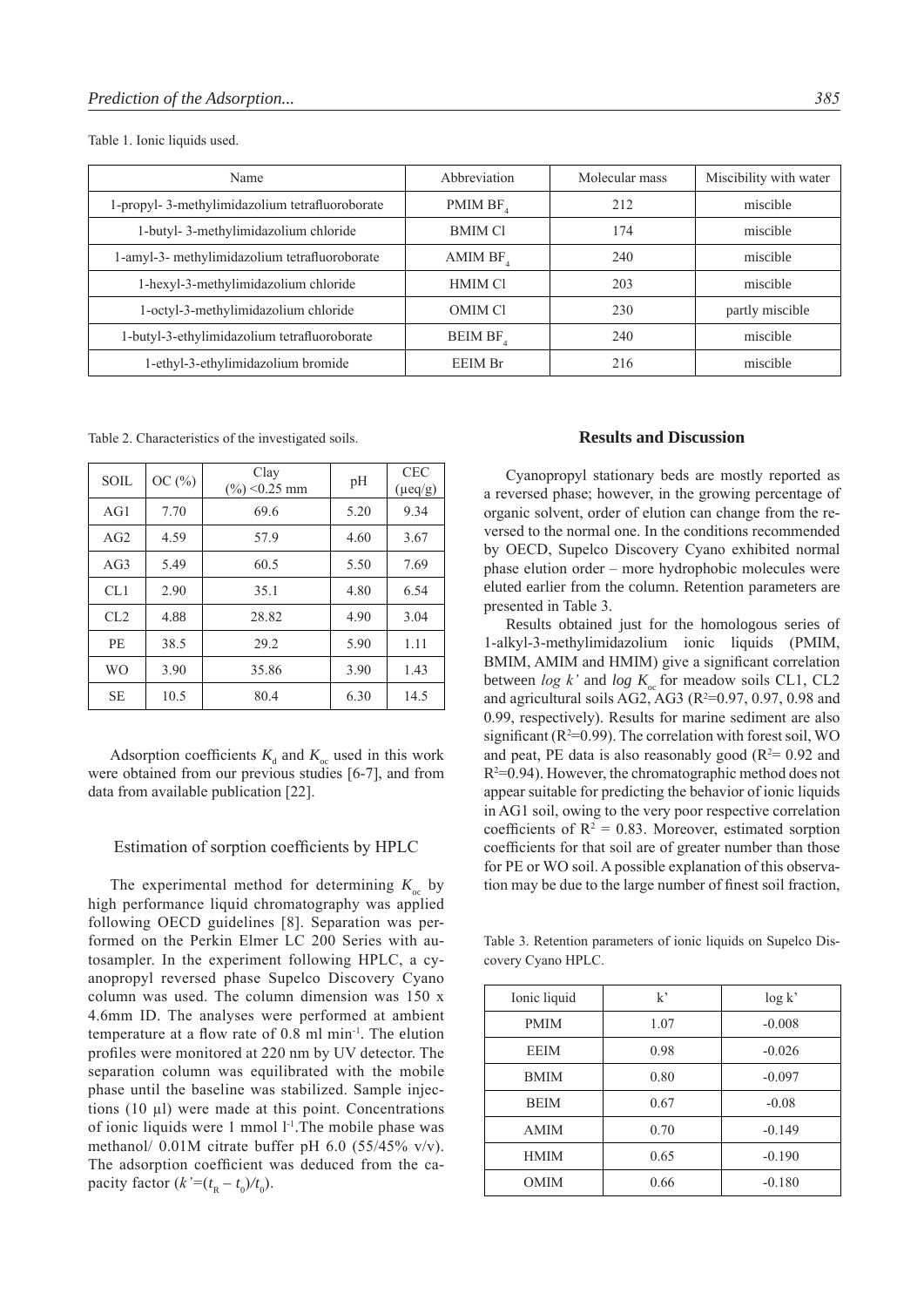despite the fact the AG1 soil is characterized by high organic carbon content. As highlighted in previous studies [6-7, 22], the sorption strengths of ionic liquids is likely to be related primarily to the cationic exchange capacity, which is related directly to fine clay particle fraction (< 0.25 mm), not only to the organic matter. In that case the type and amount of clay particles determines CEC strongly. AG1 soil posses higher CEC value  $(9.34 \text{ µmol g}^{-1})$  in comparison to PE and WO soil (1.11 and 1.43  $\mu$ mol  $g^{-1}$ , respectively). This result may be proof that selected interaction types play an important role in sorption processes. Ionic liquids can undergo many different reactions with the soil matix, especially in soils with high organic carbon content and high clay fraction content, than with soils of low OC. Therefore the correlation with log k' may be so low for tested cyanopropyl phase. This kind of phase will probably not react the same way with ILs, with the same strength as organic matter in soil. In the case of organic matter role in sorption it is also a very important source of exchangeable biding sites, but age and quality of humic substances play important roles.

The log  $K_{\text{oc}}$  values obtained for the set, including both 1-alkyl-3-methylimidazolium and 1-alkyl-3-ethylimidazolium salts (EEIM and BEIM), may decrease the significance of investigated correlation ( $R<sup>2</sup>= 0.58$  for WO soil). In those compounds (EMIM and BEIM) symmetry in the structure is better than in the rest of the ionic liquids tested, thus dipole moments are smaller. The  $\pi \dots \pi$ interaction, in the case of 1-alkyl-3-ethylimidazolium moieties, in the range corresponding to the relative molecular masses of methylimidazolium entities (BMIM and AMIM), will be relatively weaker, and also limited because of the sterically unfavorable access of the  $\pi$ -system of the solute to the  $\pi$ -system in the stationary phase [23]. Therefore sorption of EEIM and BEIM in relation to corresponding in mass 1-alkyl-3-methylimidazolium salts (BMIM and AMIM), is weaker. However, for the set of all six ionic liquids used, on CL1, AG2 soils and marine sediment, SE, we acquired reasonably good correlation  $(R^2=0.93; R^2=0.95$  and  $R^2=0.94$ , respectively). CL1 and AG2 soil results can be explained due to relatively high values of CEC in comparison to remaining soils. In that case, probably the quality of the organic matter makes the soils much more favorable to sorption of ILs. In those matrices, mentioned effects  $(\pi \dots \pi$  interactions) may not play a crucial role. PE soil (with low CEC) values or correlation was also very satisfactory ( $R^2 = 0.94$ ). However, this soil contains immature organic matter, which makes this soil hardly comparable to the remaining soils if the general mechanism of sorption is discussed. Current explanation of good correlation is impossible at this stage.

Detailed results for all soils and ionic liquids are presented in Table 4.

 $K_{\rm OC}$  is considered a useful model for the sorption of relatively nonpolar chemicals to soils with high organic carbon and low clay content with variation by a factor of three to five. Significant correlations between  $K_{\alpha}$  and molecular size, self polarizability were observed. However, for polar acids and amines,  $K_{\text{OC}}$  values varied up to two orders of magnitude and poor correlations were obtained for most of the parameters examined [24].The sorption of polar or ionizable organics may not follow the  $K_{\text{oc}}$  model even in soils having sufficient organic carbon content. From our study, correlation on AG1 soil is a common example of that phenomena. Despite high content of organic matter, we obtained very poor correlation of *log k'* and *log*   $K_{\rm oc}$ . Probably, for that soil, correlation of capacity factors with clay content (which is also very high) is a realistic approach.

As reported in different studies [25-30] sorption of polar or ionic substances on soils was more correlated with CEC and sediment clay content than organic carbon content. Soils used in our experiments give mostly excellent and good correlations with organic matter. However, as found in previous studies [6-7, 22], sorption of ionic liquid cations is also more CEC and clay content dependent, due to favorable electrostatic interactions with soil surface. As in the case of soils used in our work, we may assume that organic matter is a adominant source of surface negative charges. Therefore, correlation of capacity

|               | Table 4. Values of log KOC compared linearly to log k' derived from HPLC retention data of ionic liquids and respective regression |  |  |  |  |  |  |  |
|---------------|------------------------------------------------------------------------------------------------------------------------------------|--|--|--|--|--|--|--|
| coefficients. |                                                                                                                                    |  |  |  |  |  |  |  |

|                              |        | $Log K_{oc}$ |      |      |      |      |           |           |           |  |
|------------------------------|--------|--------------|------|------|------|------|-----------|-----------|-----------|--|
|                              | log k' | AG1          | AG2  | AG3  | CL1  | CL2  | <b>WO</b> | <b>PE</b> | <b>SE</b> |  |
| 1-propyl-3-methylimidazolium | 0.008  | 2.29         | 2.24 | 2.56 | 2.83 | 1.07 | 1.59      | 0.85      | 2.54      |  |
| 1-butyl-3-methylimidazolium  | 0.097  | 2.44         | 2.60 | 2.80 | 2.84 | 1.50 | 1.81      | 1.17      | 3.53      |  |
| 1-amyl-3-methylimidazolium   | 0.149  | 2.89         | 2.94 | 3.01 | 3.03 | 1.59 | 1.80      | 1.72      | 4.23      |  |
| 1-hexyl-3-methylimidazolium  | 0.190  | 3.47         | 3.00 | 3.07 | 3.45 | 1.83 | 1.96      | 1.79      | 4.39      |  |
| 1-ethyl-3-ethylimidazolium   | 0.026  | 2.54         | 2.15 | 2.53 | 2.62 | 1.59 | 1.46      | 0.95      | 2.65      |  |
| 1-butyl-3-ethylimidazolium   | 0.081  | 2.75         | 2.52 | 2.47 | 2.87 | 1.54 | 1.37      | 1.30      | 2.92      |  |
| $\mathbb{R}^2$               |        | 0.75         | 0.95 | 0.75 | 0.93 | 0.60 | 0.58      | 0.94      | 0.94      |  |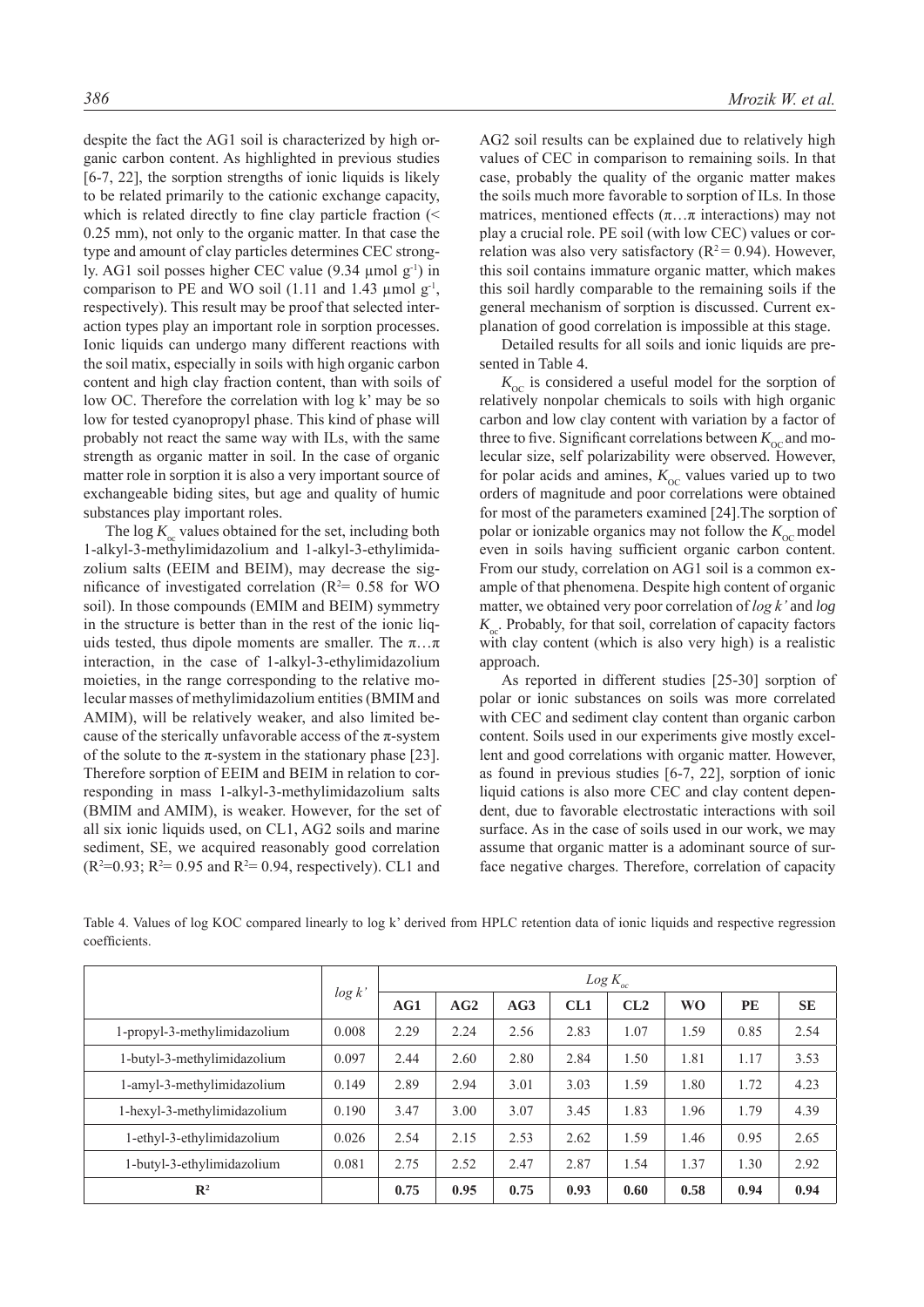factors and partition constants are significant. In the case of AG1 soil the CEC values are mostly due to type and content of the clay particles.

We have made an attempt to correlate estimated log *k'* with existing literature values of  $K_{\infty}$  and  $K_{d}$  [22]. Results of correlation between the data obtained for two marine and one lake sediments are poor  $(R<sup>2</sup>= 0.007; 0.11$  and 0.77, respectively). A possible explanation may be that the ionic liquid with the longest alkyl chain (1-octyl-3 methylimidazolium salt, OMIM) used in those studies is more weakly bounded to the surfaces of sediments than shorter chain moieties (BMIM and HMIM). Thus, OMIM does not follow trends in rising vales of  $\log K_{\text{tot}}$ . Moreover, our estimated *log k'* for that compound also do not fit to the trend for homologous series of ionic liquids (BMIM= *-0.097*; HMIM= *-0.190* and OMIM= *-0.180*). Compared to our results, we may suggest that, for sets of ionic liquids with alkyl chains shorter than six carbons used on mentioned sediments, the significant correlation of log  $K_{\infty}$  with log k' should be obtained.

# **Conclusion**

Sorption occurs when the free energy of the interaction between an environmental solid and an organic sorbate is negative. Enthalpy-related forces include van der Waals and electrostatic interactions, hydrogen bonding and  $\pi$ ...  $\pi$  and dipole – dipole interactions and chemisorptions, whereas partitioning is considered the primary entropy-driven force [31]. The great advantage of the HPLC method for determining sorption coefficients is mainly due to representing all energetic compartments that are represented by one retention value, thus reflecting a net intensity of sorption.

Despite the sorption of ionic liquids it is rather strongly correlated with CEC and clay content of the soil or sediment, we obtained results that proved the HPLC method of determining sorption coefficients is suitable for homologous series of ionic liquids, for a wide variety of soils.

In the case of 1-alkyl-3-methylimidazolium and 1-alkyl-3-ethylimidazolium salts with longer side chains (more than six carbons) there are some limitations in applicability of the presented method. Further investigations on those compounds should be evaluated.

The estimates of  $K_{\alpha}$  made by HPLC method cannot fully replace batch equilibrium tests. However, it can be a powerful tool which supports the choice of appropriate test parameters for adsorption/ desorption studies, thus calculating *Kd* (distribution coefficient) or *Kf* (Freundlich adsorption coefficient).

#### **Acknowledgement**

Financial support was provided by the Polish Ministry of Education and Research under grants: 2P04G 083 29, 2P04G 118 29, and DS 8200-4-0085-8.

#### **References**

- 1. ROGERS R. D., SEDDON K. Ionic Liquids: Industrial Applications for Green Chemistry. CS Series 818, American Chemical Society: Washington DC, **2002**.
- 2. OLIVIER-BOURBIGOU H., MAGNA L. Ionic liquids: Perspectives for organic and catalytic reactions. J. Mol. Catal. A*.*, **182**, 419, **2002**
- 3. WASSERSCHEID P., WELTON T. Ionic Liquids in Synthesis; Wiley- VCH Verlag GmbH & Co. KGaA: Weinheim, Germany, **2002**.
- 4. HOLBREY J. D., SEDDON K. R. Ionic liquids. Clean Prod. Proc., **1**, 223, **1990.**
- 5. SUAREZ P.A.Z., EINLOFT S., DULLIUS J.E.L., DE SOU-ZA R.F. DUPONT J. Synthesis and physical–chemical properties of ionic liquids on 1-n-butyl-3-methylimidazolium cation. J. Chim. Phys, **95**, 1626, **1998.**
- 6. STEPNOWSKI P. Preliminary assessment of the sorption of some alkyl imidazolium cations as used in ionic liquids to soils and sediments. Aust. J. Chem, **58**, 170, **2005.**
- 7. STEPNOWSKI P. MROZIK W., NICHTHAUSER J. Adsorption Alkylimidazolium and Alkylpyridinium Ionic Liquids onto Natural Soils. Environ. Sci. Technol., **41**, 511, **2007.**
- 8. OECD Estimation of the Adsorption Coefficient  $(K)$  on Soil and on Sewage Sludge Using High Performance Liquid Chromatography. Official J L225, **2001**.
- 9. VOWLES, P.D., MANTOURA, R.F.C. Sediment-water partition coefficients and HPLC retention factors of aromatic hydrocarbons, Chemospshere, **19**, 109, **1987**.
- 10. HODSON, J., WILLIAMS, N.A. The estimation of the adsorption coefficient  $(K_{\infty})$  for soils by high performance liquid chromatography, Chemosphere, **17**, 67, **1988**.
- 11. SZABO, G., GUCZI, J. Examination of silica-aslicyclic acid and silica-8-hydroxyquinoline HPLC stationary phases for the estimation of the adsorption coefficients of soil for some aromatic hydrocarbons, Chemosphere, **30**, 1717, **1995.**
- 12. SZABO, G., PROSSER, S.L., BULMAN, R.A. Adsorption coefficients  $(K_{\alpha})$  and HPLC retention factors of aromatic hydrocarbons, Chemosphere, **21**, 495, **1990.**
- 13. SZABO, G., PROSSER, S.L., BULMAN, R.A. Prediction of the adsorption coefficients  $(K_{\alpha})$  for soil by a chemically immobilized humic acid column using RP-HPLC, Chemosphere, **21**, 729, **1990.**
- 14. SZABO, G., BULMAN, R.A. Comparison of adsorption coefficients  $(K_{\infty})$  for soils and HPLC retention factors of aromatic hydrocarbons using a chemically immobilized humic acid column in RP-HPLC, J. Liq. Chromatogr., **17**, 2593, **1994.**
- 15. SZABO, G., FARKAS, R.A., BULMAN, R.A. Evaluation of silicate-humate and alumina-humate HPLC stationary phases for estimation of the adsorption coefficients  $K_{\infty}$  of soil for some aromatics, Chemosphere, **24**, 403-412, **1992**.
- 16. HONG, H., WANG, L., HAN, S., ZOU, G. Prediction of absorption coefficients  $(K_{\sim})$  for aromatic compounds by HPLC retention factors (K'), Chemosphere, **32**, 1993, **1996**.
- 17. KORDEL W., STUTTE J., KOTTHOFF G. HPLC-screening method for the determination of the adsorption-coefficients